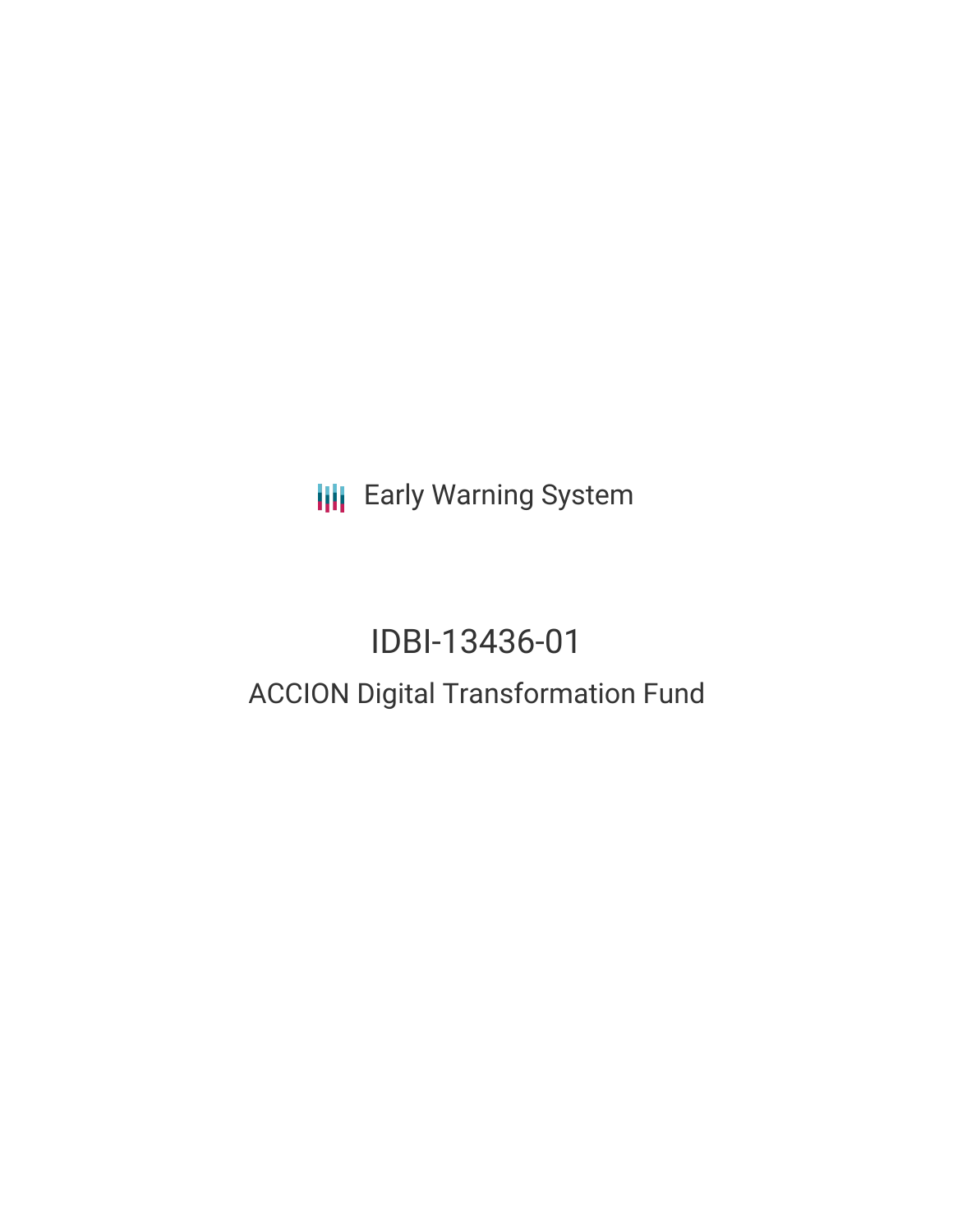

#### **Quick Facts**

| <b>Financial Institutions</b>  | IDB Invest (IDBI)                        |
|--------------------------------|------------------------------------------|
| <b>Status</b>                  | Proposed                                 |
| <b>Bank Risk Rating</b>        | FI                                       |
| <b>Voting Date</b>             | 2021-10-12                               |
| <b>Borrower</b>                | Accion International Transformation Fund |
| <b>Sectors</b>                 | Finance                                  |
| <b>Investment Type(s)</b>      | Equity                                   |
| <b>Investment Amount (USD)</b> | $$3.30$ million                          |
| <b>Project Cost (USD)</b>      | \$10.00 million                          |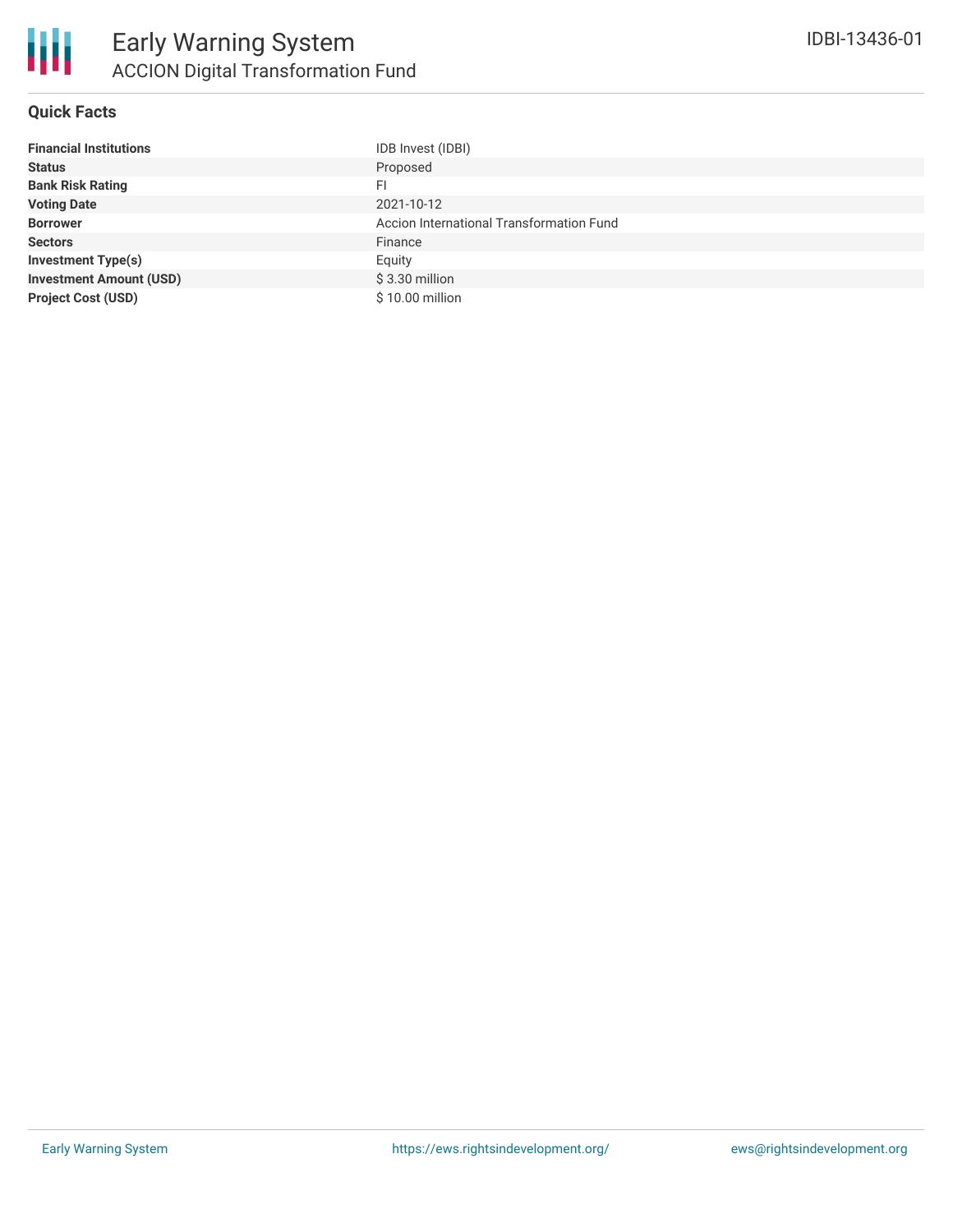

#### **Project Description**

IDB Invest is considering an equity investment up to US\$10 million (including resources from IDB Invest's administered funds) in the Accion Digital Transformation Fund ("the Fund"), an investment fund providing growth capital to microfinance institutions ("MFIs") seeking to digitize their transactions and products. The Fund will be managed by Accion International ("Accion" or the "Fund Manager"), a pioneer in the microfinance sector with over 50 years of global experience in this segment.

The COVID- 19 pandemic has increased the financial gap for micro, small and medium-sized enterprises ("MSMEs") and has specifically affected women, who represent the majority of MFI borrowers.

Access to financial services is key to MSME recovery, and digitizing those services will accelerate financial inclusion. By investing in the Fund, IDB Invest would help bridge the MSME financial gap.The Fund would mark the beginning of a strategic cooperation with Accion, which is committed to financial inclusion focused on technical assistance and co-investments for MFIs in the region.

The Fund plans to invest in a total of 8-12 MFIs in Asia, Africa and Latin America. IDB Invest will support investments in Latin America . Investments in MFIs are estimated to be between US\$8 million and US\$10 million.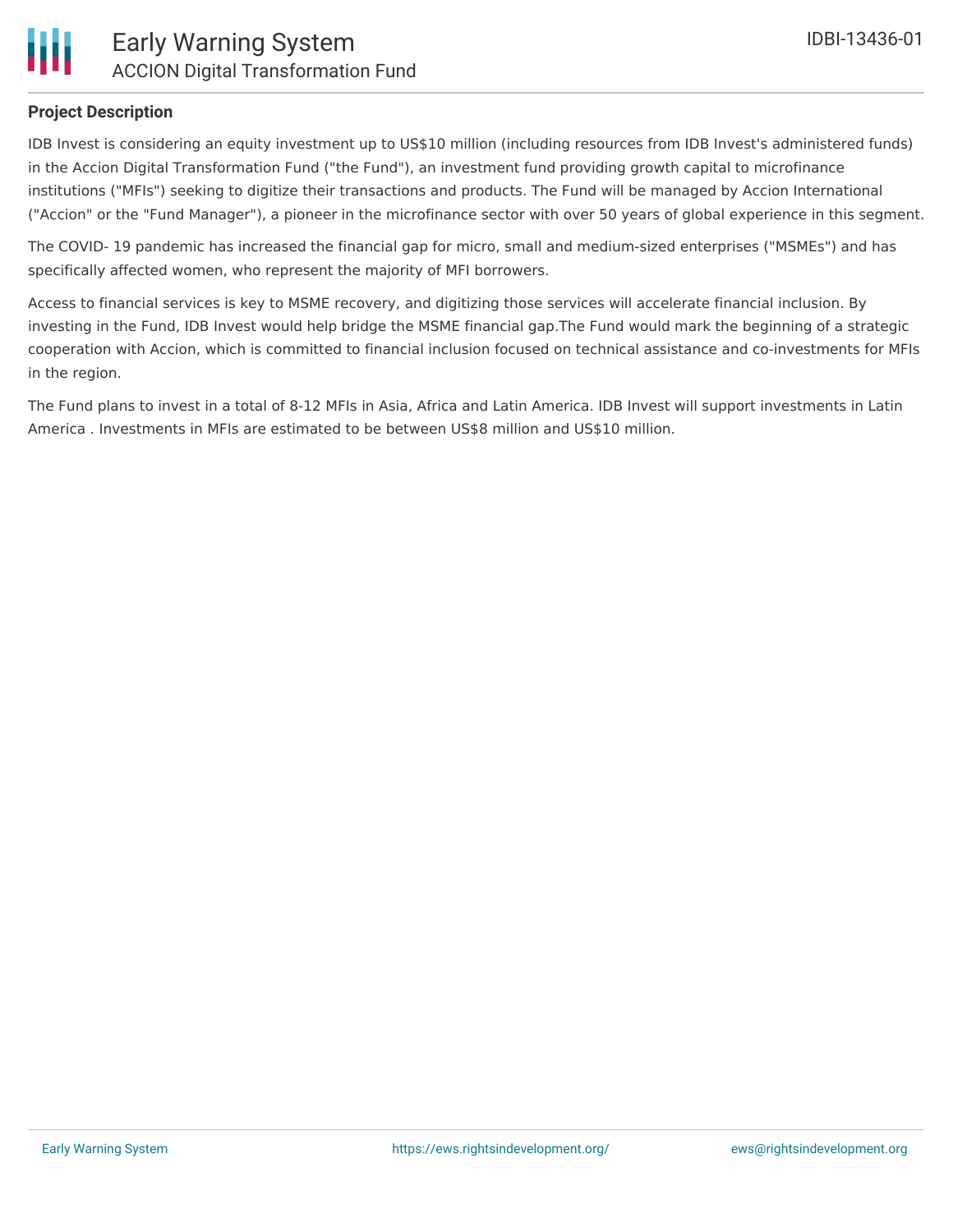

#### **Investment Description**

• IDB Invest (IDBI)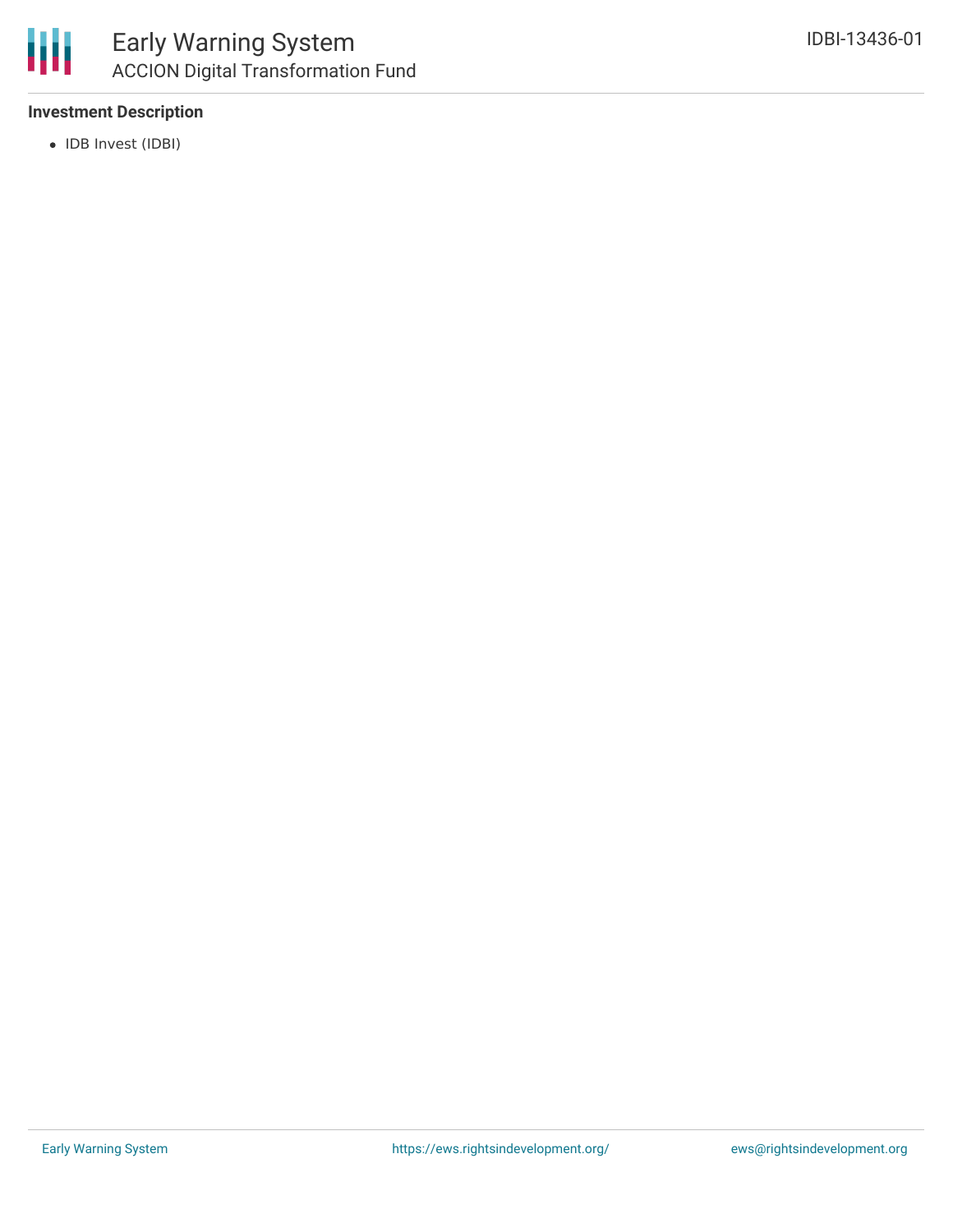

### Early Warning System ACCION Digital Transformation Fund

| <b>Private Actor 1</b> | <b>Private Actor</b><br>1 Role | <b>Private Actor</b><br><b>Sector</b> | <b>Relation</b> | <b>Private Actor 2</b>             | <b>Private Actor</b><br>2 Role | <b>Private Actor</b><br>2 Sector |
|------------------------|--------------------------------|---------------------------------------|-----------------|------------------------------------|--------------------------------|----------------------------------|
| Accion International   | Contractor                     | Finance                               | owns            | Accion Digital Transformation Fund | Client                         | Finance                          |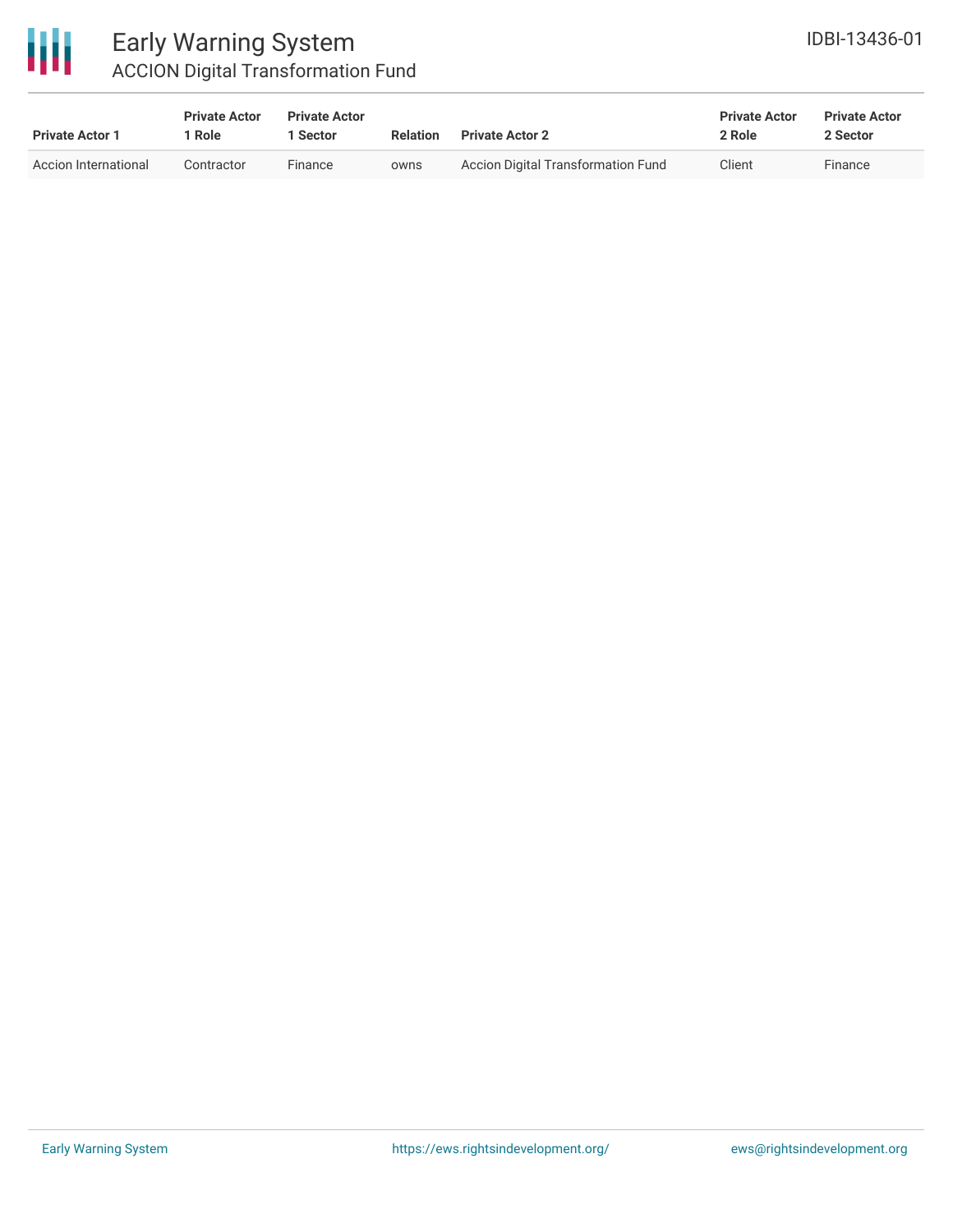#### **Contact Information**

EMAIL: requestinformation@idbinvest.org

PHONE: +1(202)-566-4566

ADDRESS: 1350 New York Ave NW, Washington, DC 20005

#### ACCESS TO INFORMATION

You can submit a request for information disclosure at: https://www.iadb.org/en/access-information/information-request

#### ACCOUNTABILITY MECHANISM OF IDB / IDB INVEST

The Independent Consultation and Investigation Mechanism (MICI) is the independent complaint mechanism and fact-finding body for people who have been or are likely to be adversely affected by an Inter-American Development Bank (IDB) or Inter-American Investment Corporation (IDB Invest)-funded project. If you submit a complaint to MICI, they may assist you in addressing the problems you raised through a dispute-resolution process with those implementing the project and/or through an investigation to assess whether the IDB or IDB Invest is following its own policies for preventing or mitigating harm to people or the environment. You can submit a complaint by sending an email to MICI@iadb.org. You can learn more about the MICI and how to file a complaint at http://www.iadb.org/en/mici/mici,1752.html (in English) or http://www.iadb.org/es/mici/mici,1752.html (Spanish).